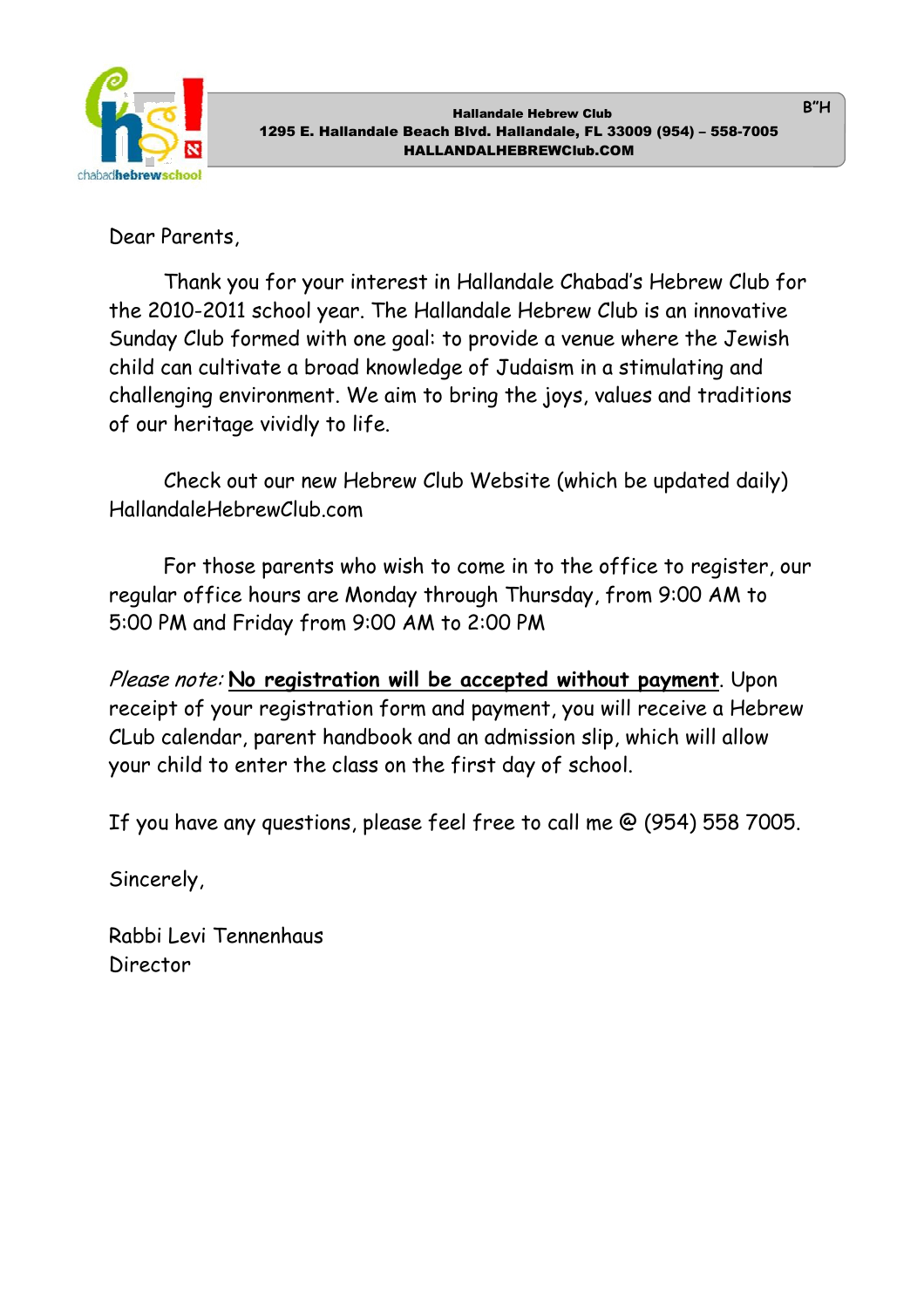# PARENT HANDBOOK

# HALLANDALE HEBREW CLUB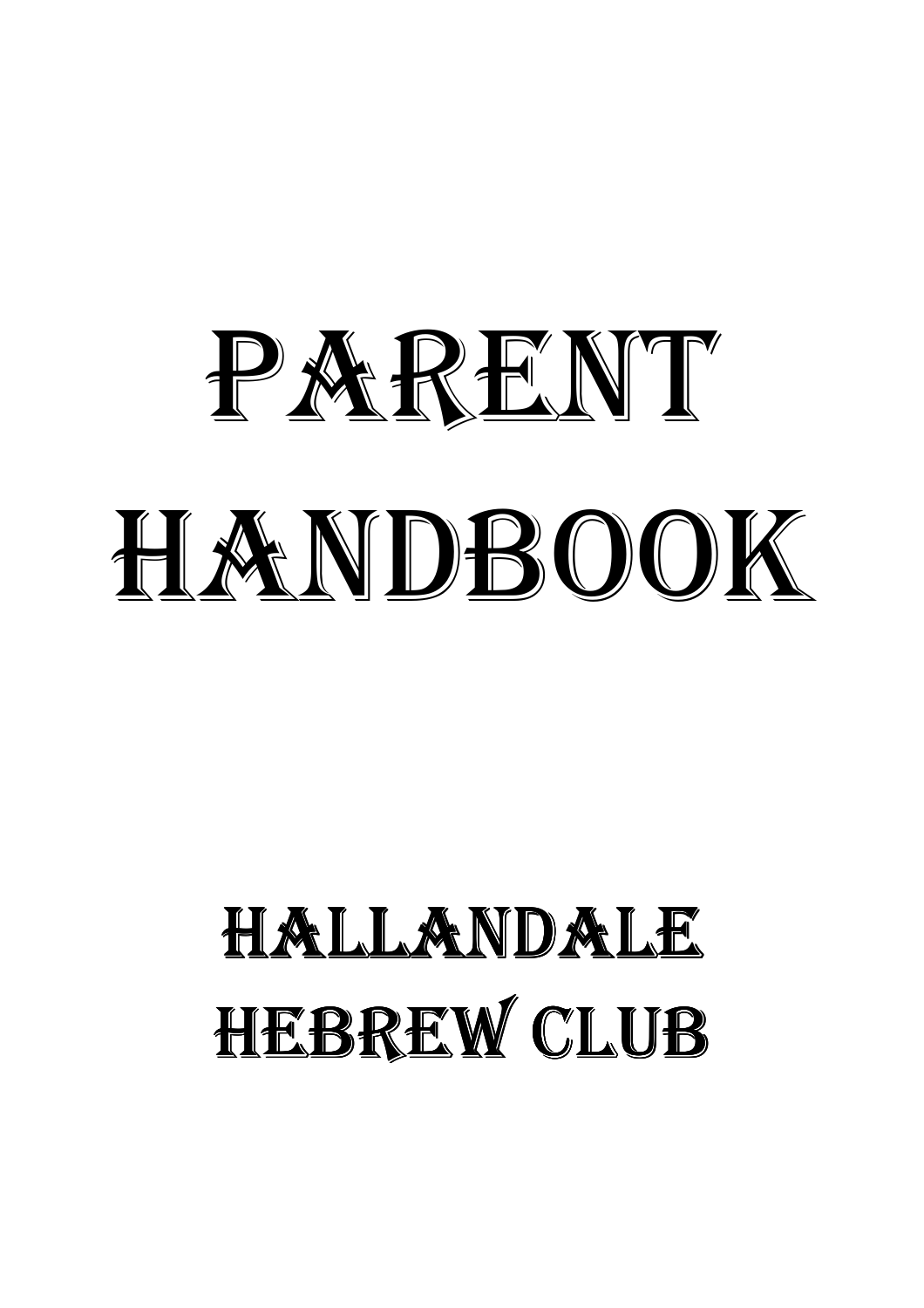# 5771  $2010 - 2011$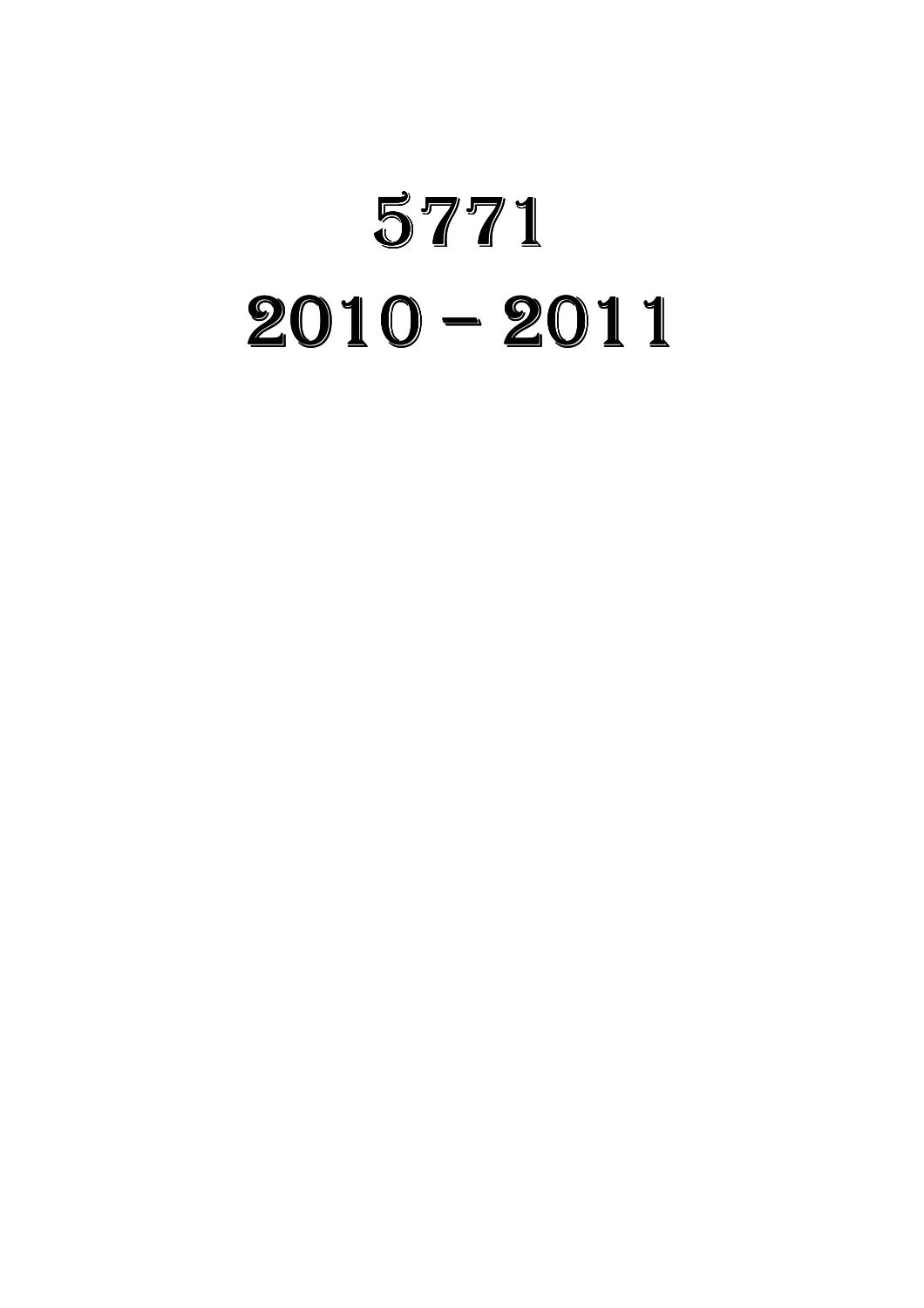

# Welcome

Hallandale Hebrew Club offers a warm and lively Jewish atmosphere where children can attain a unique and exciting awareness of their Jewish identity.

A child equipped with a Torah education and a feeling for Judaism's beautiful teachings, traditions and historical lessons, is a child better equipped to face the awesome moral challenges of today's society.

Our Club's most underlying approach is for the children to enjoy the time spent at Hebrew School so that they are left with positive feelings and fond memories of their Jewish education. Our program is thus carefully blended with songs, games, incentives, arts and crafts, dramatics, field trips, family celebrations and other exciting cocurricular activities.

We encourage you, as a parent to get involved, ask questions and keep in touch with our school. You may very well discover that your child's Hebrew Club education at Chabad will add an enriching spiritual dimension to the lives of your entire family.

Sincerely,

 Rabbi Levi & Dassy Tennenhaus Directors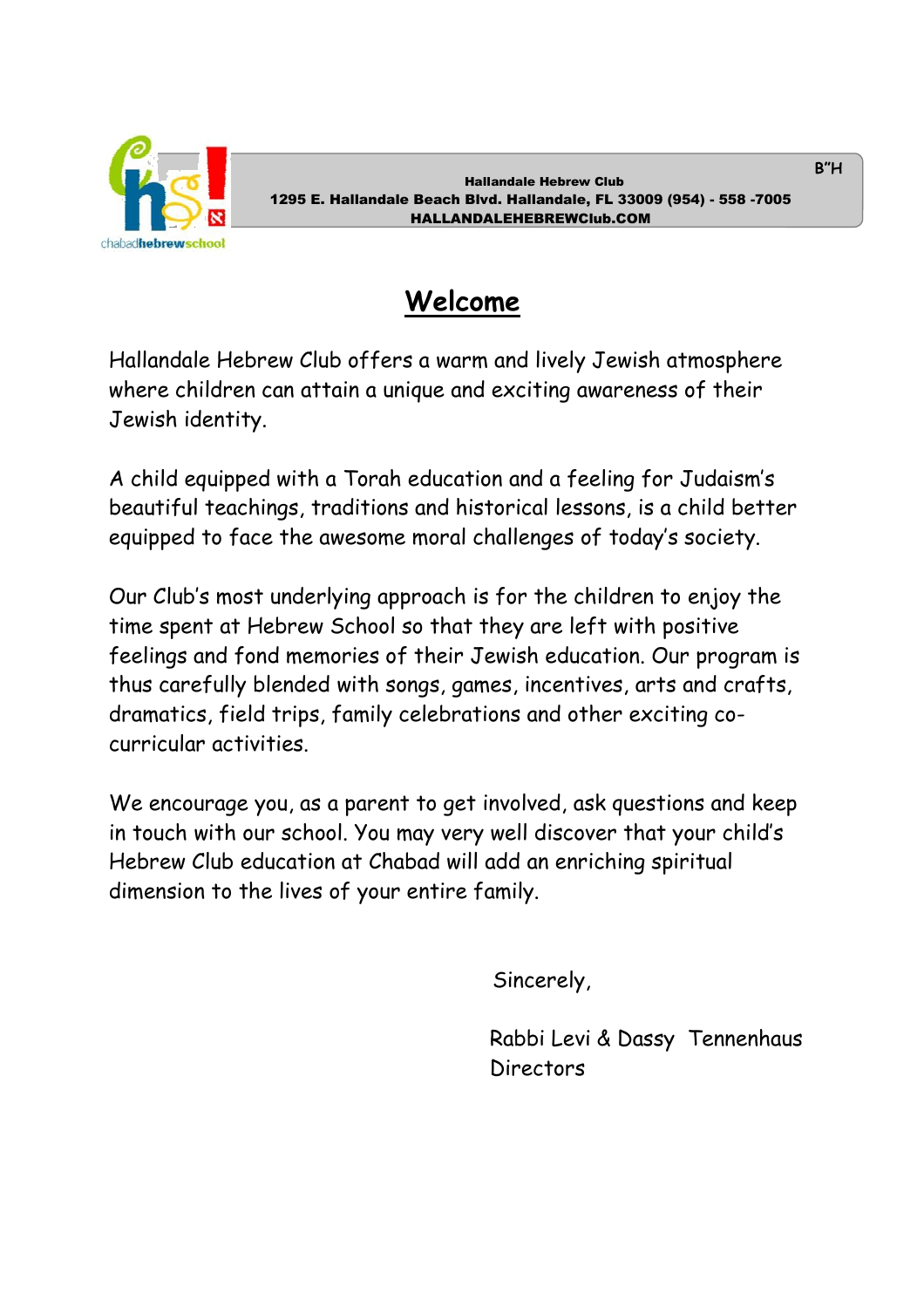

B"H

# The Goals of our Program

- To attain a strong feeling of identity with our heritage and to develop a sense of Love and Pride in being Jewish.
- Gain Knowledge and Understanding of the Mitzvot, traditions and practices that Judaism stands for, study and morals, values and ethical behavior mandated by the Torah, and develop an appreciation and experience a hands-on approach to all holidays.
- Master the skills of Hebrew reading and to gradually develop the ability to understand basic Hebrew words, emphasizing prayers so that the students will feel comfortable when attending services.
- Identify with the Land of Israel as their own land and develop an interest in issues relating to Israel and its inhabitants.
- Discover and explore the incredible history of the Jewish people and its relevance for all times. Allow students to express their opinions and questions about G-d, Torah and religion and to have them understand the importance and relevance of Torah in today's day and age.
- Attain a "Jewish" perspective on life and maintain Jewish feelings and involvement beyond the years at Hebrew School and ultimately perpetuate this onto future generations.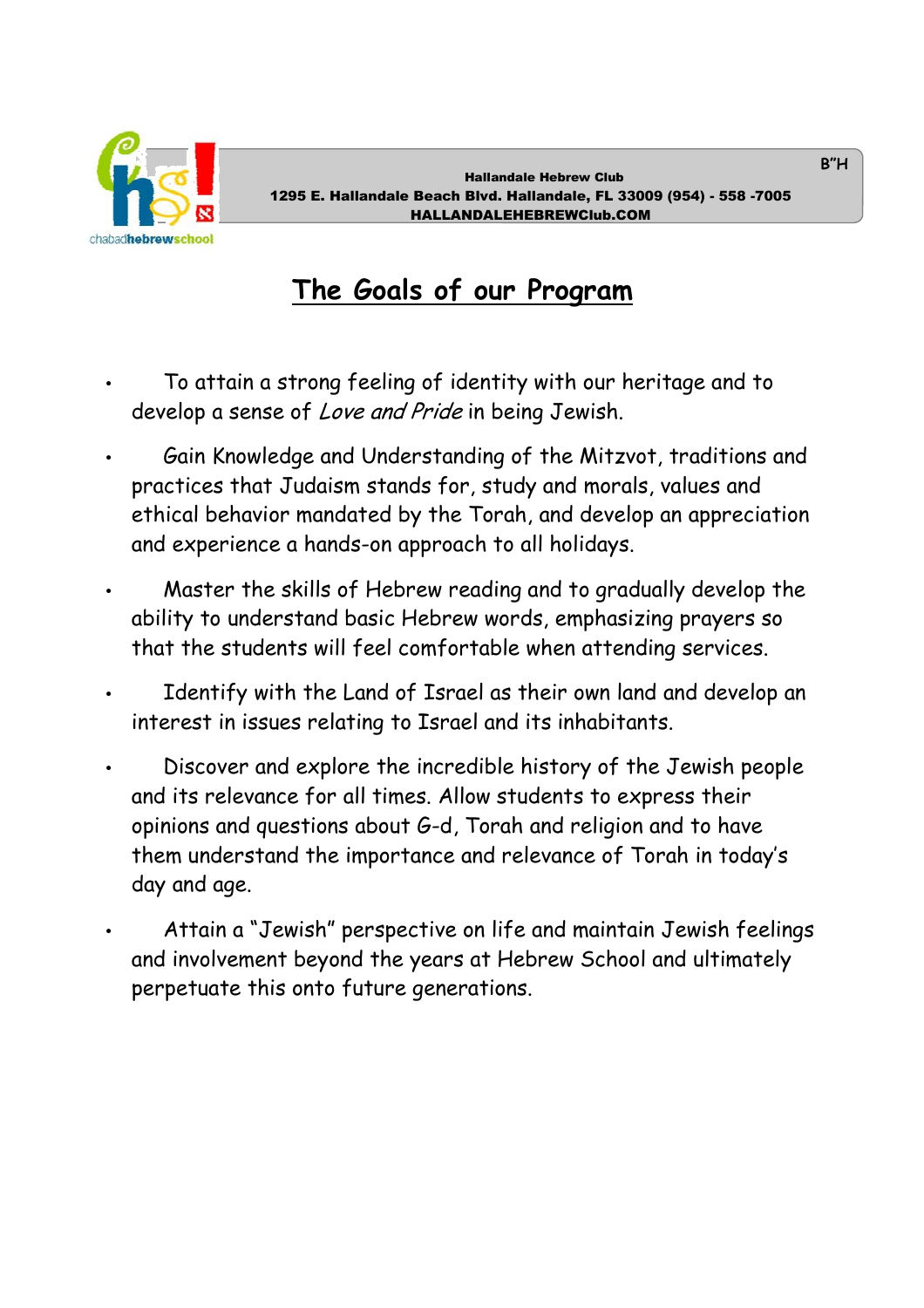

B"H

Information and Fees

Ages: Girls 5-12 Boys 5-13

Hours: Sundays 10:00 AM-12:30 PM

Location: 1295 East. Hallandale Beach Blvd.

First day of School: Sunday-August 29<sup>th</sup>. Wed. -September 1st Last day of School: Sunday: June  $5<sup>th</sup>$ . Wednesday - June 8th

Registration: To register, fill out an application and mail it to our office. If you wish, you can schedule an interview with the Director to discuss all the details of the Hebrew School.

Tuition: Tuition is \$510.00 for the school year, plus Registration fee \$30, & Book Fee \$30 = \$570.

Tuition is per school year and can be paid in one sum in advance or in post-dated checks, dated until January. Prompt attention to tuition fees is necessary since we are a non-profit organization and we depend on this money for operation.

Scholarships: Limited scholarships are available for needy families. A scholarship committee will evaluate requests; please call our office for scholarship requests.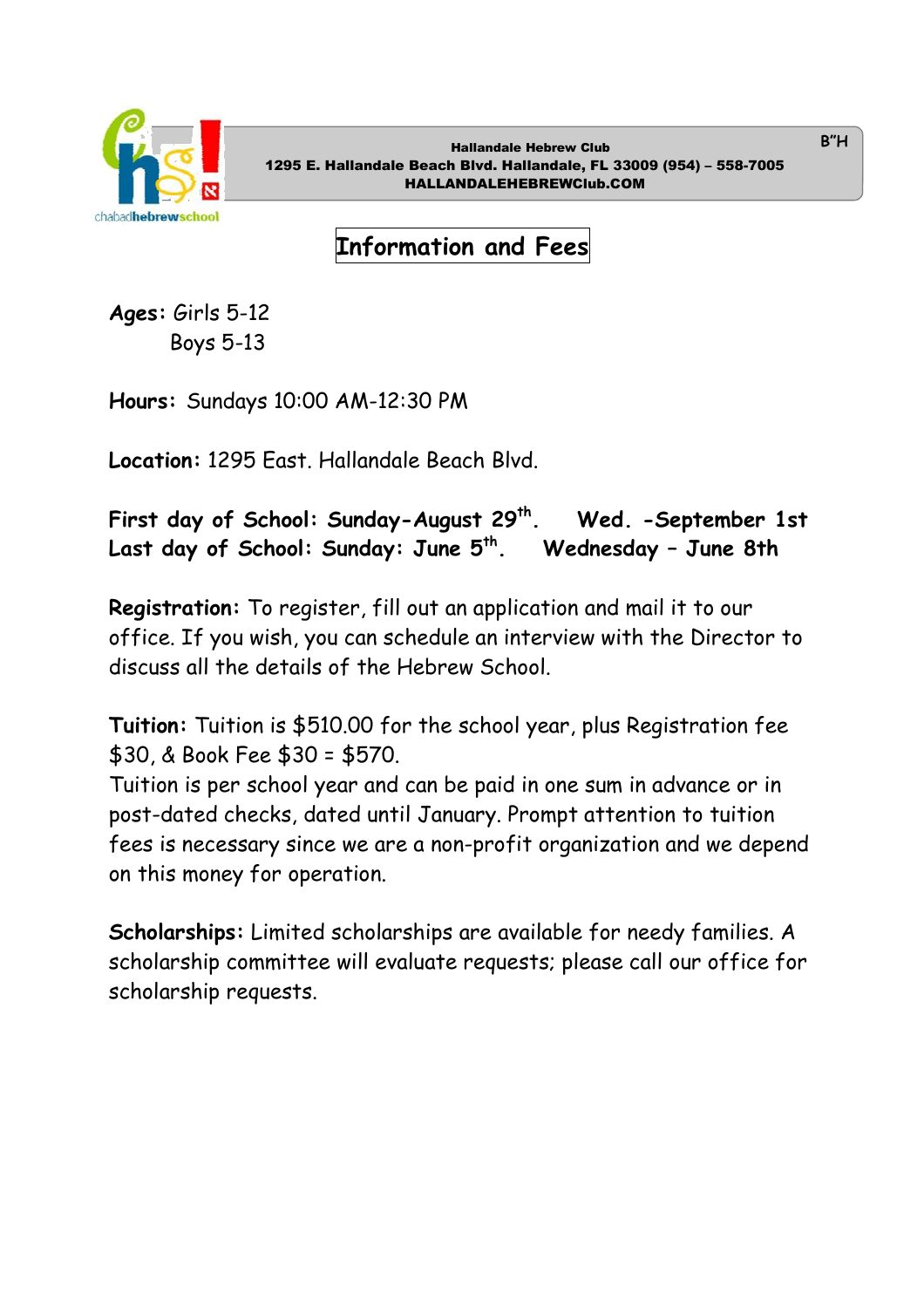

# Books & Supplies

Book Policy:. All textbooks are provided to your child by our school "on loan". This means that the books are made available to your child to use in class and take home throughout the school year, but must be returned at year's end. If your child should lose any of his books, you will be charged our cost per book to have it replaced. Workbooks are the property of every student.

Supplies: Each child is responsible to bring the following supplies in a pencil case to school on the first day. These supplies will be kept in school for use throughout the year:

- 1. Crayons
- 2. Markers
- 3. Pencils
- 4. Eraser
- 5. Scissors
- 6. 2 glue sticks
- 7. White glue

We will supply them with a folder, in which the homework, newsletters, and notices will go. Please read the notes that come home, each week, so you will be informed of our programs.

Tzedakah: Tzedakah (charity) is a concept, which is basic to Judaism. Our school attempts to develop a commitment among our students to share with others less fortunate than themselves by donating a few pennies a day to charity. Parents are asked to provide young children with a coin daily for Tzedakah. Older children should give Tzedakah from their allowance money. The Tzedakah money raised by our Hebrew School students will go towards the needy in Israel.

**Mitzvah Note:** For the younger classes teachers may ask to send in a Mitzvah note. This is a note that tells something special that the child has done. Children

really look forward to hearing what their parents have to say. So please be sure to send one if it's requested.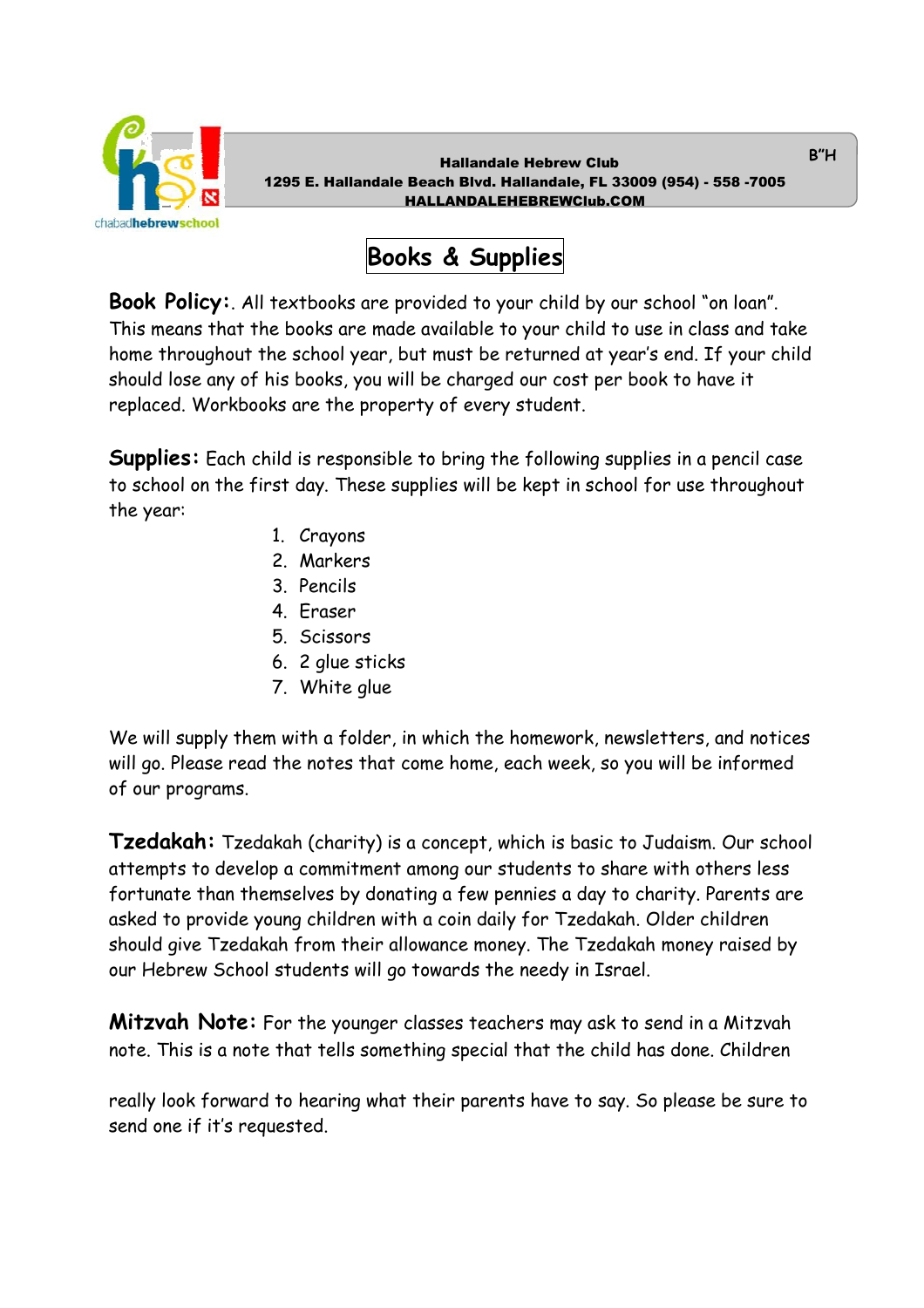

# General Information

Communication: We strongly encourage close communication between the school staff and parents. We are deeply concerned about the progress of each individual student, and would be more than willing to spend time discussing your child's progress with you. Please don't hesitate to call us at 954 558 7005 should any issue or question arise. Also, every month, your child's teacher places a short newsletter with the basic information of what was learned that day in the classroom. This way, you can be kept abreast as to what the children are learning.

Report Cards: Your child will be receiving two progress report cards throughout the course of the year, January and June. The report cards inform parents of social as well as academic performance.

Newsletters: Newsletters will be given out regularly. They will tell about progress, special events in the classes as well as important information you need to know. They will also include entries from the students. Please read them. Your comments are always welcome, as we are always looking for new ideas and ways to improve our educational program.

Attendance: Our Club was developed for families who take their Judaism seriously. The first step in the right direction is for parents and children to realize that attendance is the key to a successful school year. Children who take days off not only miss important schoolwork, but also create an atmosphere of "Hebrew Club is not really that important". Parents should schedule all appointments, enrichment programs and extra-curricular activities on non-school days.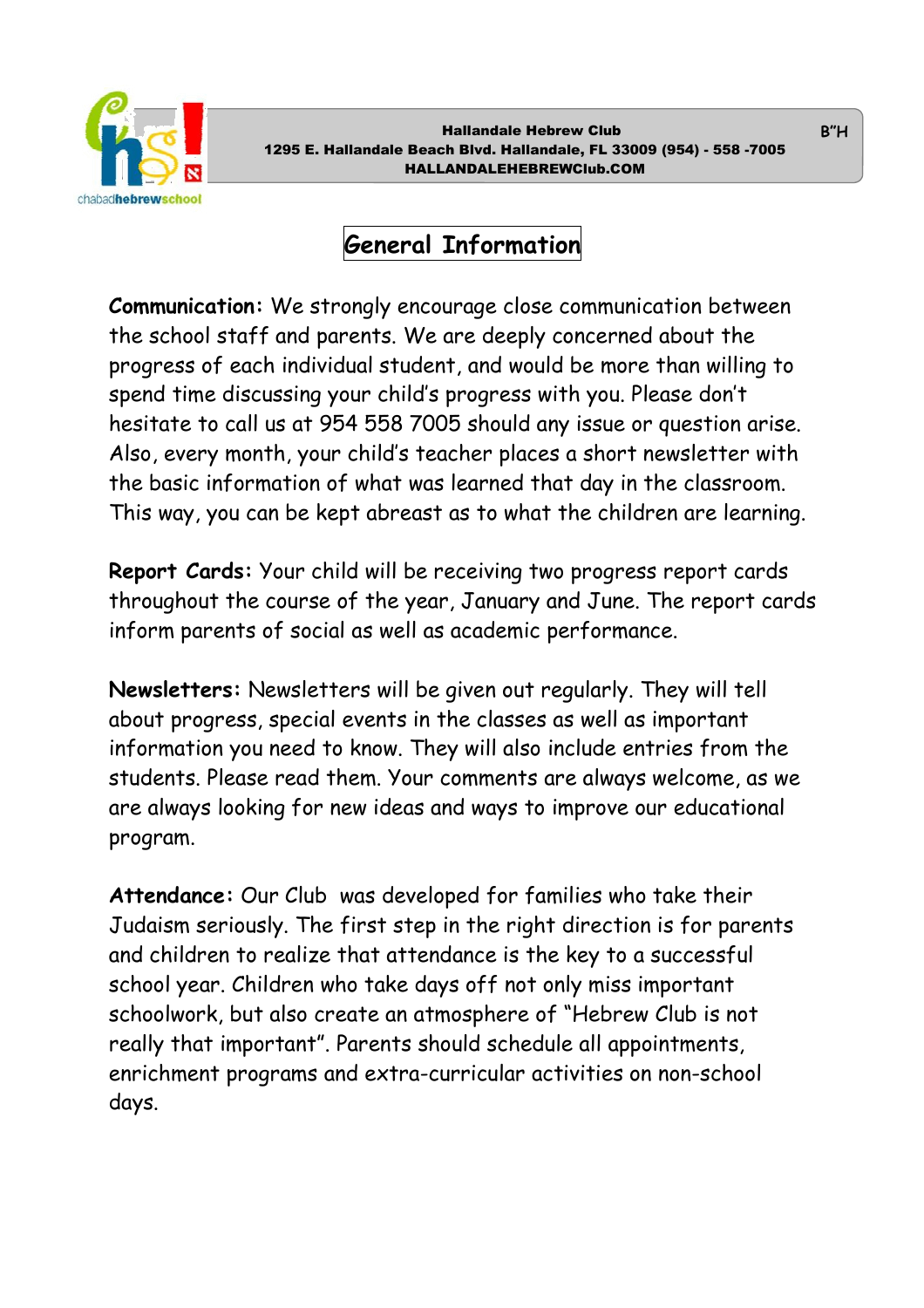

Punctuality: Children are not to be dropped off more than 10 minutes before school. Be sure your child arrives to school on time. Children who arrive late miss the daily prayers. Please see to it that your child is picked up at dismissal time.

Dress Code: All boys are required to wear a Kipah for all classes. Hebrew Club will initially provide one if necessary at no charge. It will be the responsibility of the student to bring it with him to school. Although we prefer a Kipah, we do allow baseball caps.

Snack: Hebrew Club has a ten-minute recess in which time our students have a chance to catch a breather and enjoy a snack. We provide a nice kosher snack of cookies or chips and juice. No outside food is allowed in the school, unless your child is celebrating a birthday. In that case, cupcakes or doughnuts from a kosher establishment that is KOSHER AND PARVE (not meat and not dairy) will be gladly accepted. Please check with our office to verify that the food you buy meets our kosher standards.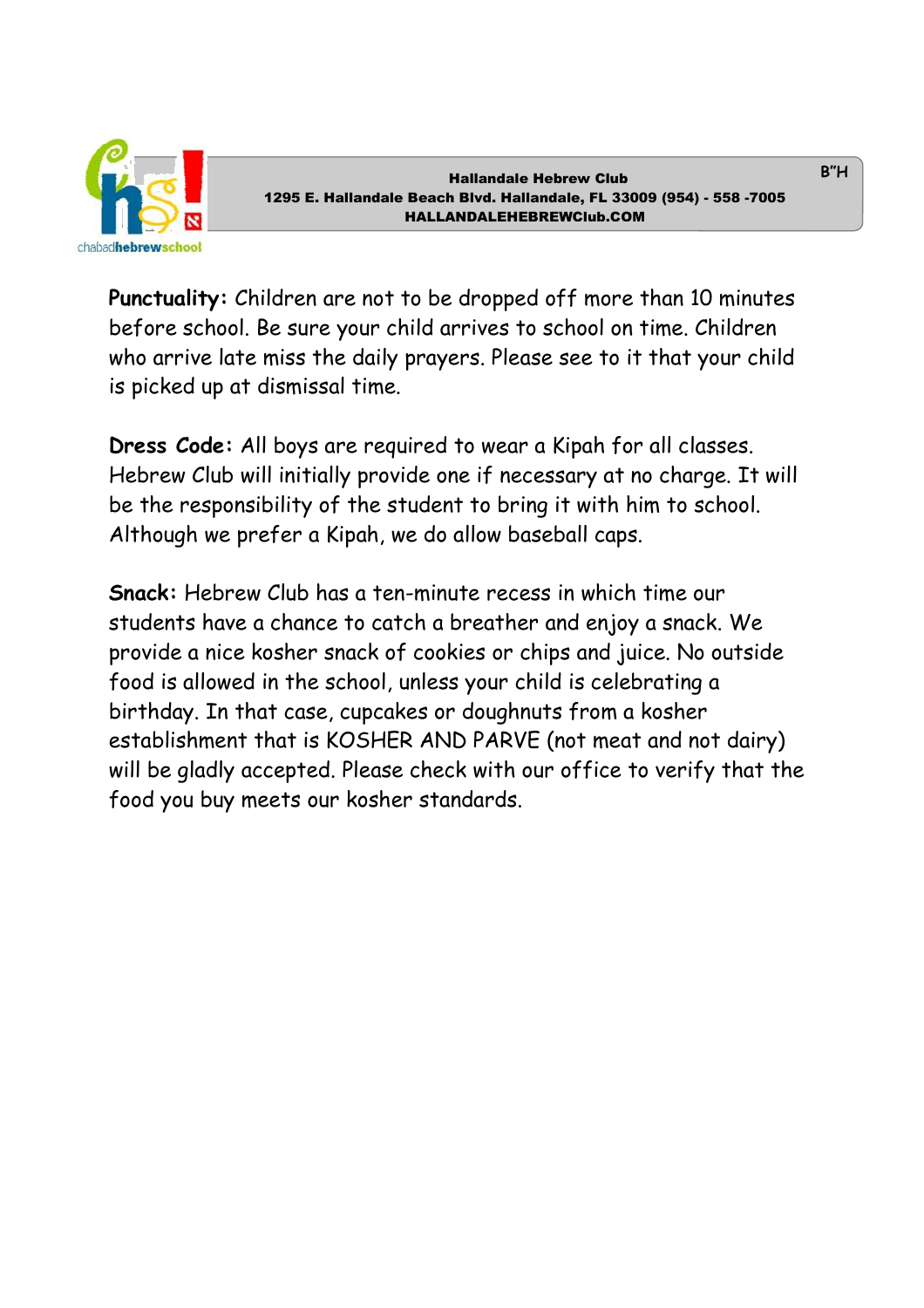

Curriculum

#### Hebrew

Hallandale Hebrew Club is implementing the Aleph Champ Reading Program. Based on the martial arts philosophy of color-coded levels and testing, the Aleph Champ program provides motivation and inspiration for students to succeed at their own pace. Children begin with the white level, practicing the first half of the aleph-bet and move through the ten levels, ending with reading fluently. Below, please find the break-down of the levels so you can see your child's progress. Children will receive an Aleph Champ home kit so they can practice their level at home, and move ahead. Home kit items are to be returned to the school as the child moves ahead and are replaced with the next level items. Children will be tested three times a year and can move up a level at that time. They receive three stripes per level, to keep them motivated between testing times.

### Aleph Champion Levels

White – Master first 18 letters of Aleph Bet Red – Master all 32 letters of Aleph Bet Orange – Master first 3 vowels with their letter combinations Green – Master first 9 vowels with their letter combinations Blue – Master all vowels and exceptions Purple – Master basic prayers Brown – Master reading higher level prayers Grey – Master reading from the Siddur in timed fashion Black – Master reading 100 words per minute correctly

B"H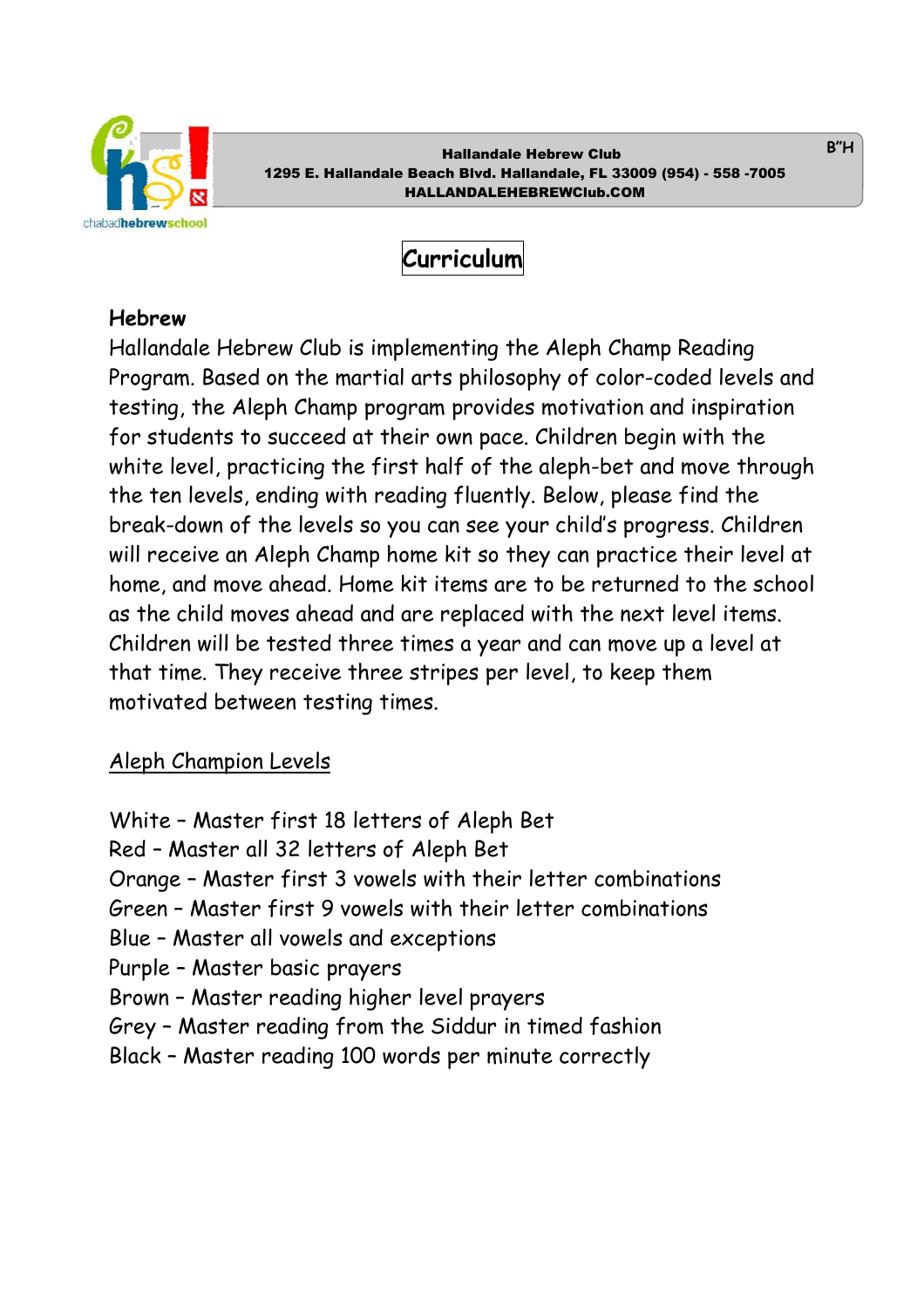

# Torah and Jewish History

Our Torah class is a review of the Torah portions. Classes learn different books of the Torah each year, starting with the story of creation, until the Jews leaving the desert and beginning to prepare to enter the land of Israel.

# Holidays

Lessons on each Jewish holiday will fill the calendar as we proceed from Rosh Hashana and the High Holidays through the holiday of Shavuot. The students will have a deeper understanding of each holiday and its traditions and customs. Hallandale Hebrew Club will also host holiday celebrations for our students and their families.

# Mitzvot: Why We Do What We Do

Why do women light Shabbat candles? Why is Shabbat such a special day in the week? Why do we have a Mezuzah on our doors? Why is the bride veiled at a Jewish wedding? This class will teach basic Mitzvot to the younger grades and provide insightful meaning of more complex Mitzvot to the older grades.

# Current Events and Israel

The older students of Hallandale Hebrew Club will follow any current event concerning Jewish issues and Israel. Students are encouraged to bring in newspaper clippings, and discussions will follow, keeping our students well informed of the world and its relationship to the Jewish people.

# Arts and Crafts

Art projects are incorporated into our curriculum to add excitement to the upcoming holidays and Mitzvot. Our projects will have Jewish holiday and Mitzvah themes and will add a taste of Jewish life to your home.